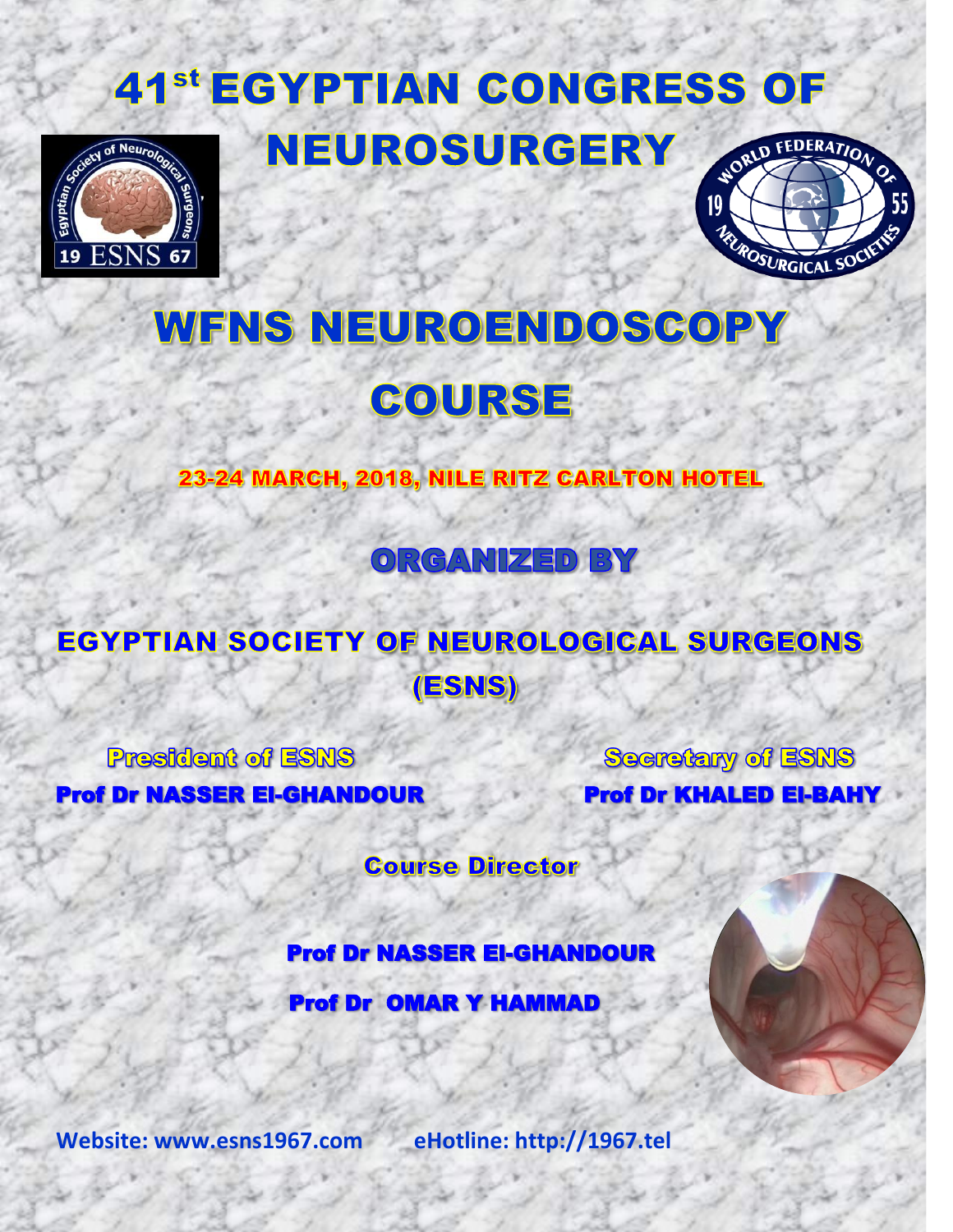#### **Basic Course (Friday 23rd March 2018)**

#### **Lecture Topics:**

- **History of Neuroendoscopy**
- **Anatomy of Ventricular System**
- **Endoscopic System Assembly**
- **Hydrocephelus**
- **Third Ventriculostomy**

### **Time Frame**

**09:00 am-11.30 am: Lectures 11:30am-12.00 pm: Coffee Break 12:00pm-02:00 pm: Hands-On Models 02:00 pm-03:00 pm: LUNCH 03:00 pm-05:00 pm: Hands-On Models Advanced Course (Saturday 24th March 2018)**

#### **Lecture Topics:**

- **Intraventricular Tumors**
- **E** Colloid Cysts
- **Arachnoid Cysts**
- **Craniosynostosis**
- **Endoscopic Aqueductoplasty**
- **E** Complex Hydrocephalus
- **Chiari I Malformation**



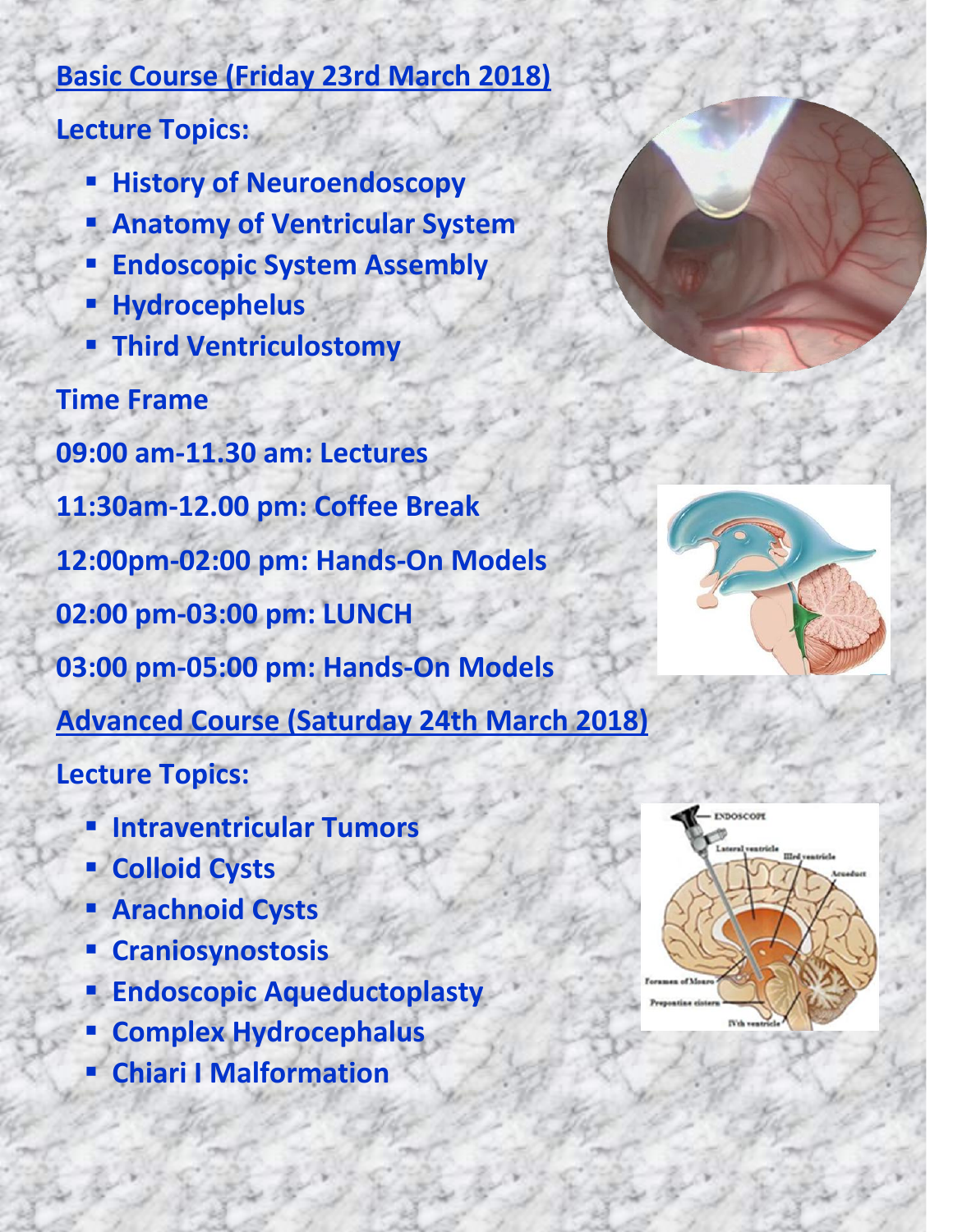**Time Frame: 08:00 am-10:00 am: Lectures 10:00 am-10.30 am: Coffee Break 10.30 pm-12:00 pm: Lectures 12:00pm-02:00 pm: Hands-on Models 02:00 pm - 03:00 pm: LUNCH 03:00 pm-05:00 pm: Hands-On Models Candidates: Total Number of Candidates: 12 candidates Registration Fee (Course Only): Egyptians: 3000 EGP Non Egyptians: 500 USD Package Registration (Course + Congress): Egyptians: 5000 EGP Non Egyptians: 700 USD For Registration Contact: 1- Prof Dr OMAR Y HAMMAD 01001716798 2- Charisma Travel Experts - Egypt 24140910(10 Lines), 01003775942, 01206098990**